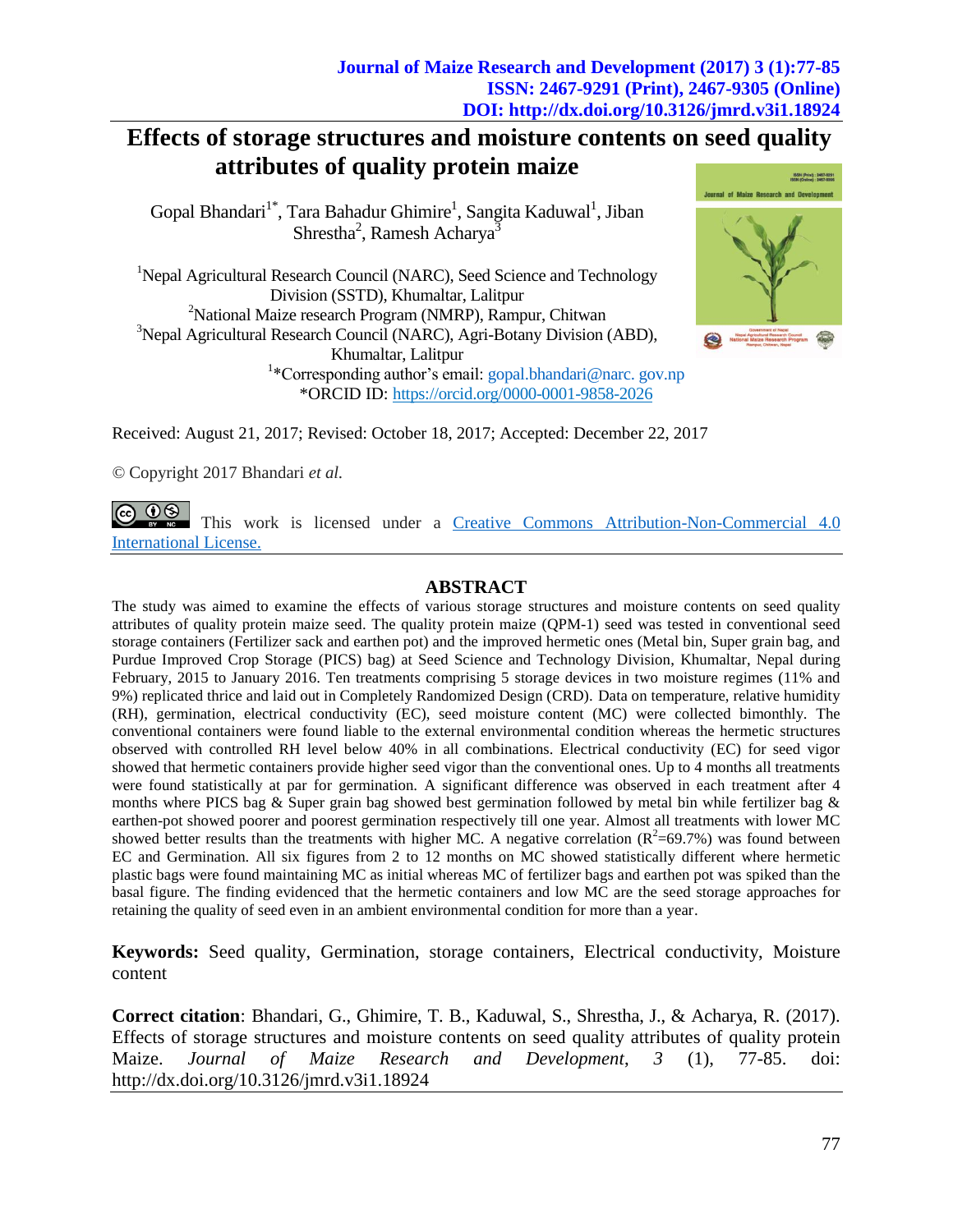## **INTRODUCTION**

Maize (*Zea mays* L.) is the second most important staple food crop after rice and a major feed crop in Nepal (KC et al., 2015). Despite the implementation of various seed related projects and active involvement of public and private institutions; still the country has been suffering from unavailability of quality seeds. Quality seed demand in Nepal is apparently tremendous, where lion's share of seeds are imported and country's import has been hiking each year. The official record of Seed Quality Control Centre (SQCC) in 2015 shows that 2745 metric tons of seed was traded in where 1025 million of Nepalese currency redeemed. Formal sector contributes less than 10% of seed demand whereas Informal sector, farmer-to-farmer seed exchange mechanism has been contributing 20-50% of seed demand. Seed replacement rate (SRR) for maize is below 15 % (Joshi, 2015). Hence, production and proper storage of quality seed in community level is regarded as pivotal step for ameliorating the quality seed scarcity.

Seed is a fragile living entity; hence storability is greatly influenced by the subjected abiotic and biotic environmental conditions. The principal environmental factor that is responsible for seed quality deterioration are temperature, relative humidity, atmospheric conditions of storage containers and moisture content of the seed. The hygroscopic nature of maize seed sometimes make them unsafe for storage in open container (Adetumbi et al., 2009). In humid tropical region, at temperature 25<sup>०</sup>C and above and 65-70% relative humidity, storage of maize seed for more than 3-4 months could be detrimental for seed viability and vigor unless proper container and moisture level maintained (Abba & Lavato, 1999). Moreover, Maize weevil (*Sitophilus zeamais* Mostsch.) and Angoumois grain moth (*Sitotroga cerealella* Oliv.) were major insect pests found as limitations to be considered in maize storage in Nepal (Sherpa et al., 1997, G.C., 2006). Similarly, 10-20% quantitative loss of maize is recorded during storage in western Nepal due to poor storage technique that incite deterioration of viability and vigor of maize seed (Bhandari et al., 2015).

Seed quality, viz. viability and vigor decreases under long storage conditions due to ageing. The relationship between laboratory and field germination depends directly on environmental conditions and procedures adopted for field sowing. The capacity of laboratory tests estimating field seedling emergence potential inversely related with ideal environmental conditions, and sometimes becomes null under extremely unfavorable conditions (Egli & TeKrony, 1996). The EC test is one of those used to evaluate the seed vigor. The relationship between water content, organizational level of seed cellular membranes and quantity of leachates in the soaking solution serve as the theoretic base of the EC test. Thus, lower the amount of leachates released to the soaking solution, indicates high seed vigor and vice versa (Adriana et al., 2012; Powell, 1988). Unlike germination and Accelerated Ageing Test, the conductivity test can be conducted within 24 hours with an instrument in field level which is regarded as easy and effective method to assess the quality of seed lot rapidly with reliability (Bewley & Black, 1994). Studies with pea, soybean, cotton, Phaseolus bean, maize and small- seeded crops found that seed leachate conductivity test indicates both standard germination and seed vigor in reliable way (Matthews & Powell 2006).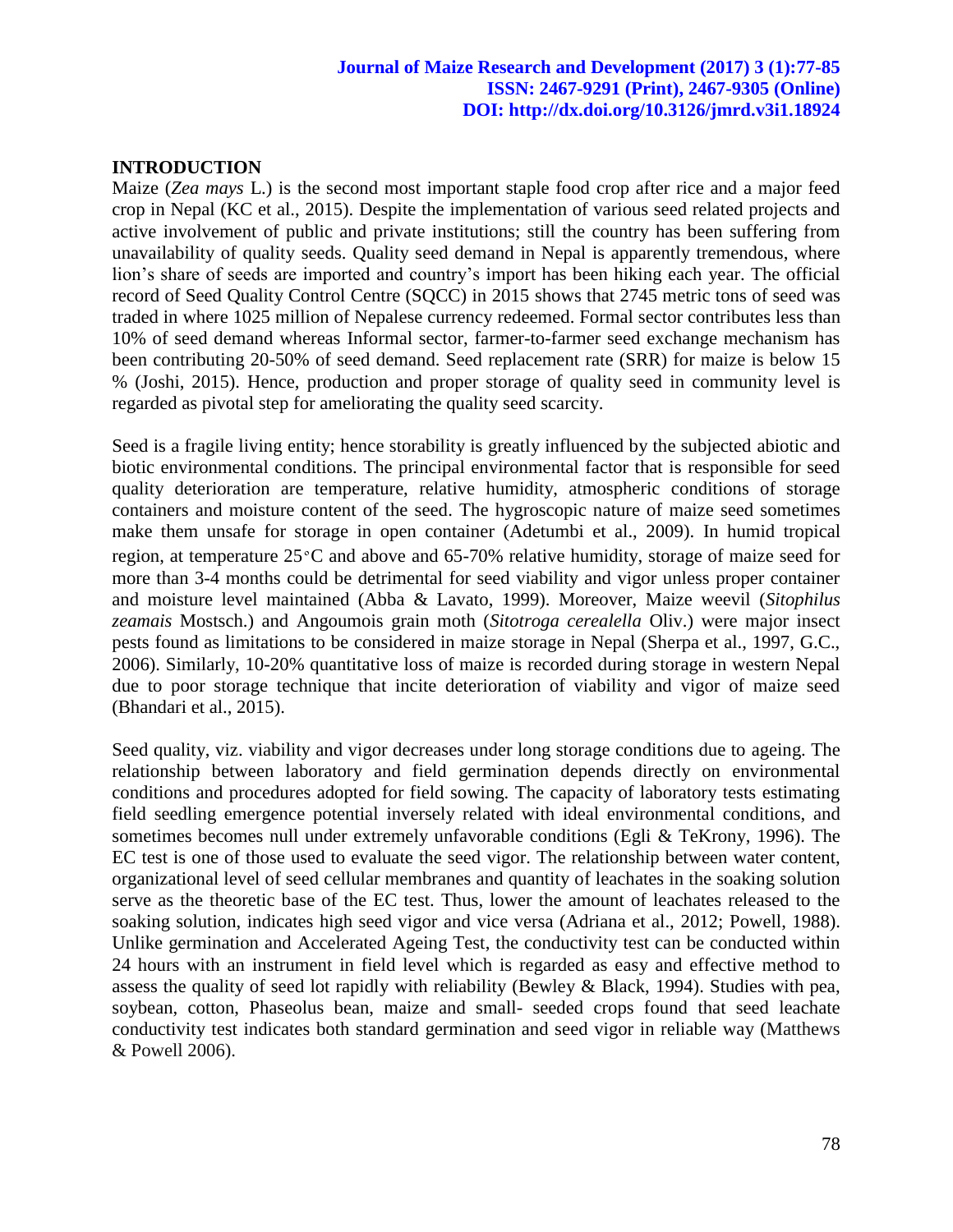Besides quality seed supply, the environment and pests are the major cons for maintaining the proper seed quality for longer period. This experiment was thus designed to evaluate the functionality of existing common seed storage devices, earthen pot and plastic sacks with improved ones, metal bin, Super grain bag, and PICS bag.

## **MATERIALS AND METHODS**

The experiment was conducted in laboratory of Seed Science and Technology Division (Longitude 85<sup>०</sup>10' E and Latitude 27<sup>०</sup>39'N; Altitude, 1335m), Nepal during February 2015 to January, 2016.

A maize variety, quality protein maize-1 (QPM-1) was selected and stored at two moisture regimes;

- $\blacksquare$  M1: 11% moisture content
- $\blacksquare$  M2: 9 % moisture content

Moisture content of maize was maintained by applying initial sun drying method and further a week desiccation with the help of zeolite beads in a recommended amount using drying bead calculation software. Seed maintained at two different moisture regimes (M1 and M2) with 98% initial germination were stored in five different storage containers as follows:

- S1: Metal Bin (Made up of 24 gauze plane zinc sheet)
- S2: Plastic sack or fertilizer bag (a high density polyethylene (HDPE) fertilizer bag with 100 gauge of low density polyethylene (LDPE) film laminated internally)
- S3: Super Grain Bags
- S4: Earthen pot or bin (locally called Ghyampo)
- S5: Purdue Improved Crop Storage (PICS) bag.

Ten treatments comprising 5 storage devices (S1, S2, S3, S4, and S5) in each seed moisture regime (moisture regimes M1 and M2) replicated thrice and laid out in Completely Randomized Design (CRD). A digital hygrometer was incorporated inside the each container in order to record the temperature and RH and all sets were stored in ambient condition. The initial seed quality attributes like germination, EC, and seed moisture content in each treatment were analyzed at every two months interval.

Hygrometer readings for temperature and RH were recorded just before sampling. Seed sampling from each treatment for germination, seed MC and EC was carried out in bimonthly interval. Germination was conducted in germination paper by using between paper (BP) methods. Oven method was used for the assessing the moisture content of the seed as described by ISTA (International Seed Testing Association) rule. The EC was checked and recorded randomly in three replications of each treatment. According to the method of seed vigor testing (ISTA, 2011), fifty seeds in each treatment were weighed and placed in 250 ml distilled water containing beaker. Further, beakers were sealed using aluminum foil and was kept at  $20^{\circ}$ C for 24 h. The electrical conductivity of the seed leachates was measured using Hanna's EC meter (HI 99300) and results of EC was expressed in  $\mu$ Siemens cm<sup>-1</sup>g<sup>-1</sup>, which was calculated formula.

EC ( $\mu \text{Scm}^{-1} \text{g}^{-1}$ ) =  $\frac{\text{Conductivity Reading } (\mu \text{Scm}^{-1})\text{-background reading}}{\text{Conductivity}$ Weight (g) of replicate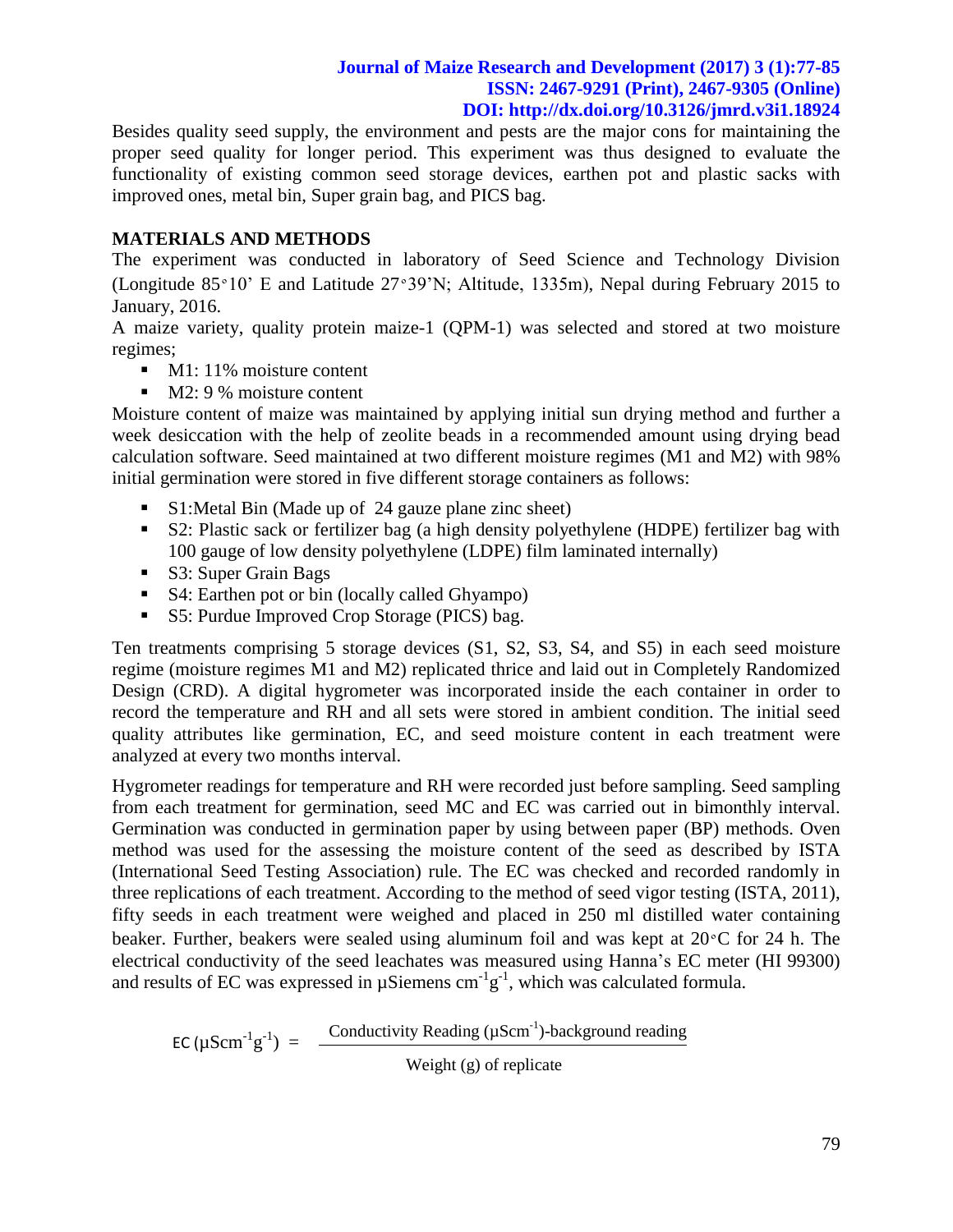Data collected on various parameters were portrayed and analyzed by using MS-excel, Gen-stat and mean separation was done by Minitab.

## **RESULTS AND DISCUSSION**

The hygrometer readings revealed that the temperature was more or less constant with respect to the storage room temperature that is  $10-12\degree C$ . Moreover, RH for the opened containers, viz. plastic sack and earthen bin also remained concurrent (around 70%) with the ambient RH while the Metal bin, Super grain bag and PICS bags were found with controlled atmospheric environment internally where RH accounted for below 40% (Figure 1).

**Fig 1:** Variation of in-vitro Temperature ( $\circ$ C) and RH (%) after one year period in different storage containers and MC in Khumaltar, 2015-2016.



In addition to this, the RH for the hermetic containers with low MC was also found to be lesser RH than the same containers with higher MC%.

This suggests that the hermetic containers meliorate the storability of seeds in low moisture content as per the thumb rule proposed by Harrington that the sum of temperature in Fahrenheit and RH in

percentage should be less than 100.The safe RH for seed storage is 40% (Harrington,1960). So in the given MC and temperature, these hermetic containers were found better for mitigating the RH% in humid sub-tropical climatic condition.At the storage of one year period, the electrical conductivity of stored maize seed in hermetic containers in below 60  $\mu$ Scm<sup>-1</sup>g<sup>-1</sup> were found significantly lower, whereas the conductivity for storage in fertilizer bag and earthen bin was found spiked beyond 140  $\mu$ Scm<sup>-1</sup>g<sup>-1</sup>with highly significant (p≤0.01) (Figure 2). Unlike maize, Soybean seed lots that present EC test values between 60 and 70  $\mu$ Scm<sup>-1</sup>g<sup>-1</sup> are considered high vigor seed lots; values between 70 and 80  $\mu$ Scm<sup>-1</sup>g<sup>-1</sup> are presented by intermediary vigor seed lots (Vieira, 1994). On the other hand, in the United States of America, seeds with EC values higher than 150  $\mu$ Scm<sup>-1</sup>g<sup>-1</sup> are classified as low vigor seed lots and considered inadequate for sowing (AOSA, 1983).These figures bolstered the current finding to a convinced extent, although crop seed was different.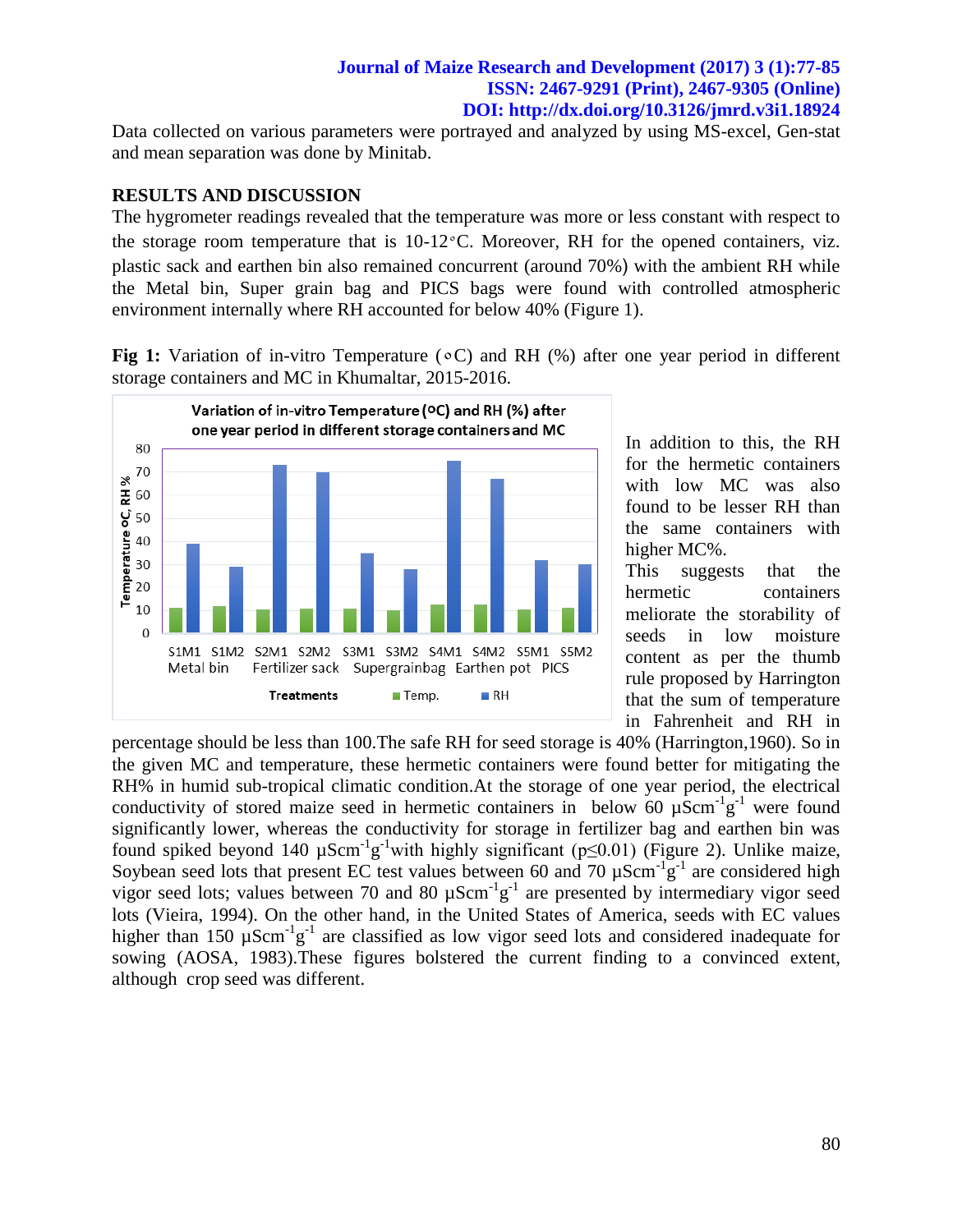**Fig 2:** Variation in Electrical conductivity in QPM seed after one year storage in various containers and MC in Khumaltar, 2015-2016.



Significant difference was observed in the germination in QPM-1 among the 10 treatments after 4-months. Instead of diverse mean values among the treatments, no any statistical discrepancies were found until 4 months period. After 6-months, the germination was found statistically different in Ghyampo (S4), which revealed poor germination than other 4 structures and MC. In  $8<sup>th</sup>$  month, Metal bin (S1), super-grain bag (S3), and PICS (S5) showed superior germination than that of Fertilizer bag (S2) and Earthen pot (S4) similar trend was also seen in both results from  $10^{th}$  and  $12^{th}$  month (Table 1).

| Ent                      | Treatments                    | Germination % of Quality Protein Maize |           |                   |                   |                   |                   |  |
|--------------------------|-------------------------------|----------------------------------------|-----------|-------------------|-------------------|-------------------|-------------------|--|
| No.                      |                               | 2 Month                                | 4 Month   | 6 Month           | 8 Month           | 10 Month          | 12 Month          |  |
|                          | S1M1                          | 95                                     | 96        | $94^{\mathrm{a}}$ | $95^{\mathrm{a}}$ | 94 <sup>a</sup>   | 89 <sup>a</sup>   |  |
| 2                        | S1M <sub>2</sub>              | 95                                     | 96        | 97 <sup>a</sup>   | 96 <sup>a</sup>   | $88^{ab}$         | $92^{\mathrm{a}}$ |  |
| $\overline{3}$           | S2M1                          | 96                                     | 95        | $95^{\mathrm{a}}$ | $88^{ab}$         | $84^{ab}$         | $63^b$            |  |
| $\overline{\mathcal{A}}$ | S <sub>2</sub> M <sub>2</sub> | 96                                     | 95        | 97 <sup>a</sup>   | 83 <sup>b</sup>   | $72^b$            | 69 <sup>b</sup>   |  |
| 5                        | S3M1                          | 96                                     | 96        | 98 <sup>a</sup>   | $95^{\mathrm{a}}$ | $94^{\mathrm{a}}$ | 94 <sup>a</sup>   |  |
| 6                        | S3M2                          | 96                                     | 96        | 96 <sup>a</sup>   | 96 <sup>a</sup>   | $95^{\mathrm{a}}$ | $95^{\mathrm{a}}$ |  |
| 7                        | S <sub>4</sub> M <sub>1</sub> | 94                                     | 93        | $82^b$            | $53^{\circ}$      | $37^{\circ}$      | 29 <sup>d</sup>   |  |
| 8                        | S <sub>4</sub> M <sub>2</sub> | 95                                     | 93        | $85^{\rm b}$      | $65^{\circ}$      | $41^{\circ}$      | $38^{\circ}$      |  |
| 9                        | S5M1                          | 96                                     | 95        | $95^{\mathrm{a}}$ | $94^{ab}$         | 96 <sup>a</sup>   | $95^{\mathrm{a}}$ |  |
| 10                       | S5M2                          | 96                                     | 94        | 96 <sup>a</sup>   | 96 <sup>a</sup>   | $94^{\mathrm{a}}$ | $96^{\circ}$      |  |
| F-value                  |                               | 0.219                                  | 0.239     | 0.013             | < 0.001           | < 0.001           | < 0.001           |  |
| LSD(0.05)                |                               | 1.726                                  | 2.989     | 8.034             | 11.93             | 18.89             | 7.77              |  |
| CV(%)                    |                               | 0.8                                    | 1.4       | 3.9               | 6.4               | 11.1              | 4.6               |  |
| Grand mean               |                               | 96                                     | 95        | 94                | 84                | 77                | 76                |  |
| $SEM(\pm)$               |                               | 0.775                                  | 1.342     | 3.606             | 5.35              | 8.48              | 3.48              |  |
| F test                   |                               | <b>NS</b>                              | <b>NS</b> | $\ast$            | $***$             | **                | $***$             |  |

Table 1. Effect of storage structure and moisture content on germination in QPM-1 for yearlong storage in SSTD, Khumaltar, 2016.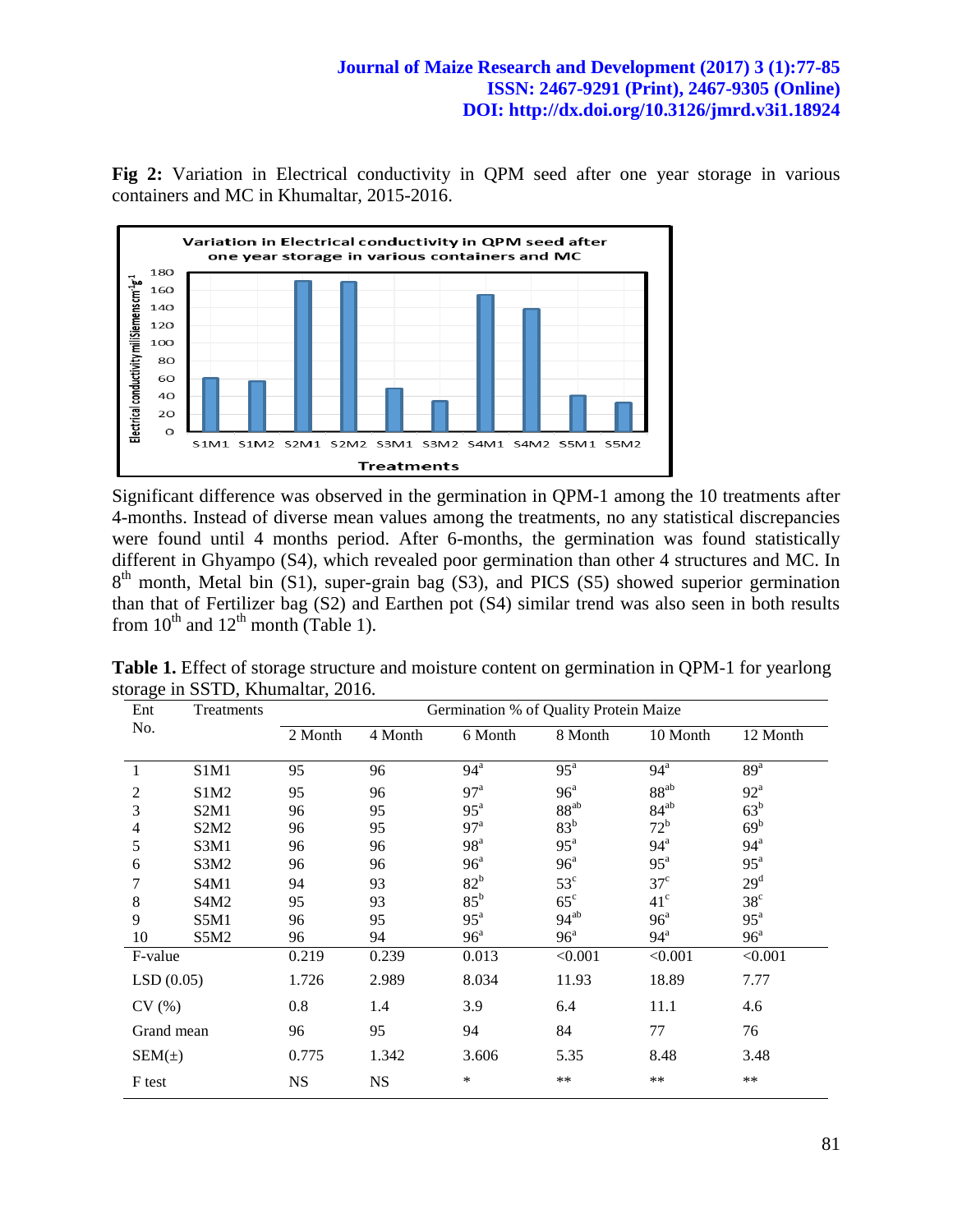Means followed by the same alphabets on superscript are not significant by Fisher LSD Method in 95% Confidence. \* ( $p \le 0.05$ ), \*\* ( $p \le 0.01$ ), (NS-Non-Significant)

Many hermetic research corroborated on this findings. Germination above 80% in maize also recorded up to 15 months in 500 gauge plastic bags which as stored in 12% and 8% MC (Mettananda et al., 2001).

**Fig 3:** Correlation of Electrical conductivity and germination in QPM seed from various containers and MC in one year storage in Khumaltar, 2015-2016.



A reciprocal relationship was obtained by plotting the electrical conductivity and germination of 12-months storage QPM-1 seed sample. Irrespective of other things, 69.7% germination value was found indirectly proportional to EC reading. Similar trend with rather good results in soybean  $(r = -0.89$  and  $-0.92)$ (Oliveira et al., 1984); soybean with  $r=$ 0.67 to -0.79 (Yaklich et al., 1979), long bean with correlation coefficient -0.80 and -0.86 (Abdullah et al., 1991);in

Phaseolus with  $r = -0.80$  and  $-0.87$  (Powellet al., 1986); in cabbage and cauliflower with  $r^2$  value 0.79 to 0.96 (Mirdad et al., 2006) have been found documented (Figure 3).

On the moisture content, for one year period, each data showed highly significant variation in means both in structures and moisture content. Generally, the hermetic containers were found with less fluctuated figures than non- hermetic containers, viz., Fertilizer sack (S2) and Earthen pot (S4) as compared with the initial moisture contents (M1& M2) 11% and 9%. The moisture contents on these containers were found fluctuated with the storage condition as they are highly influenced by the external environmental conditions. The detailed data of each treatment is presented in table 2. Similar supported works revealed in hermetic 500 gauge plastic bags, where 12% MC was just increased to 12.5% and 13% in 10 month and 15 month storage in ambient room temperature in Srilanka (Mettananda et al., 2001). Similarly, Data logger placed inside the hermetic bags-PICS and woven polypropylene bag did not get fluctuate on its internal environmental profiles in two different locations and found no penetration of moisture too. (Lane & Woloshuk, 2017).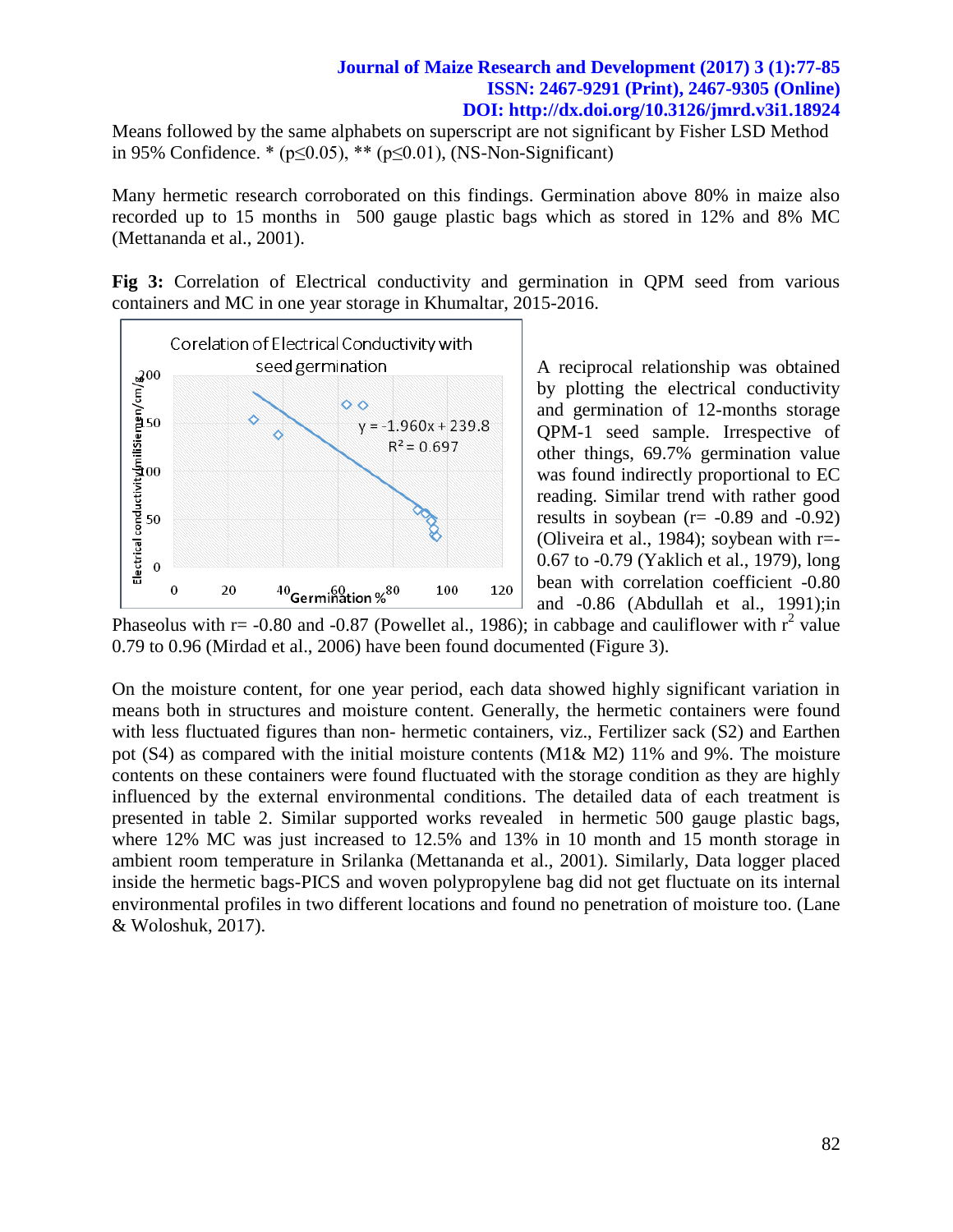| Ent            | Treatments                    | Moisture % of Quality Protein Maize |                     |                    |                   |                     |                      |  |
|----------------|-------------------------------|-------------------------------------|---------------------|--------------------|-------------------|---------------------|----------------------|--|
| N <sub>o</sub> |                               | 2 Month                             | 4 Month             | 6 Month            | 8 Month           | 10 Month            | 12 Month             |  |
| -1             | S1M1                          | $10.41^\circ$                       | $9.93^{\rm d}$      | $9.65^{\circ}$     | $10.3^\circ$      | 10.23 <sup>cd</sup> | 10.24 <sup>cd</sup>  |  |
| $\overline{2}$ | S1M2                          | $9.43^d$                            | $8.87$ <sup>e</sup> | 8.10 <sup>e</sup>  | 8.97 <sup>c</sup> | 9.46 <sup>d</sup>   | $9.88$ <sup>de</sup> |  |
| 3              | S <sub>2</sub> M <sub>1</sub> | $12.3^a$                            | 12.08 <sup>a</sup>  | $12.07^{\text{a}}$ | $12.82^{ab}$      | $12.74^{b}$         | $13.06^{b}$          |  |
| $\overline{4}$ | S <sub>2</sub> M <sub>2</sub> | $11.76^b$                           | $10.9^{b}$          | $11.64^{ab}$       | $12.91^{ab}$      | $13.97^{ab}$        | $13.59^{ab}$         |  |
| 5              | S3M1                          | 10.38 <sup>c</sup>                  | $9.93^d$            | 9.49 <sup>cd</sup> | $9.51^\circ$      | $11.07^{\circ}$     | 10.97 <sup>c</sup>   |  |
| 6              | S3M2                          | $9.38^{d}$                          | $9.14^e$            | $8.25^e$           | 9.17 <sup>c</sup> | 9.79 <sup>cd</sup>  | $9.66$ <sup>de</sup> |  |
| 7              | S4M1                          | $11.98^{ab}$                        | $12.02^a$           | 12.31 <sup>a</sup> | $14.1^a$          | $14.56^{\circ}$     | $14.32^{a}$          |  |
| 8              | S <sub>4</sub> M <sub>2</sub> | $10.05^{\circ}$                     | $10.43^{\circ}$     | 11.07 <sup>b</sup> | $12.37^{ab}$      | $13.07^{\rm b}$     | 13.0 <sup>b</sup>    |  |
| 9              | S5M1                          | $10.35^{\circ}$                     | $9.66^d$            | 9.69 <sup>c</sup>  | $9.72^{\circ}$    | 9.90 <sup>cd</sup>  | 10.08 <sup>cde</sup> |  |
| 10             | S5M2                          | 9.01 <sup>d</sup>                   | $9.14^e$            | 8.31               | 9.17 <sup>c</sup> | 9.29 <sup>d</sup>   | $9.22^e$             |  |
| F-value        |                               | < 0.001                             | < 0.001             | < .001             | < 0.001           | < 0.001             | < 0.001              |  |
| LSD(0.05)      |                               | 0.51                                | 0.384               | 0.8481             | 1.556             | 1.46                | 0.937                |  |
| CV(%)          |                               | 2.2                                 | 1.7                 | 3.8                | 6.5               | 5.7                 | 3.7                  |  |
| Grand mean     |                               | 10.50                               | 10.21               | 9.96               | 10.80             | 11.41               | 11.40                |  |
| $SEM(\pm)$     |                               | 0.227                               | 0.172               | 0.381              | 0.698             | 0.665               | 0.42                 |  |
| F-test         |                               | $***$                               | **                  | $***$              | **                | $***$               | **                   |  |

**Table 2.** Effects of seed moisture content and storage structure on moisture content of QPM-1 for yearlong storage in SSTD, Khumaltar, 2016.

Means followed by the same alphabets on superscript are not significant by Fisher LSD Method in 95% Confidence. \* (p≤0.05), \*\* (p≤0.01), (NS-Non-Significant)

# **CONCLUSION**

The study found that Hermetic storage containers, PICS bag, Super grain bag, and Metal-bin corroborated superiority over fertilizer sack and earthen pot for seed storage and retaining quality in both germination and vigor in lower moisture content for yearlong storage in maize. Hence, maintaining low MC and using hermetic devices significantly contributes in maintaining the viability and vigor of seeds in sub-tropical environmental condition. Mass utilization of such containers for seeds storage not only protect seeds from biotic and abiotic deterioration but also helps in conserving seeds for two consecutive growing seasons that eventually reduces the demand and procurement of seeds in successive season. Moreover, EC test for rapid appraisal of seeds lot can be an effective tool that can validate the seed quality in significantly shorter period of time with limited resources.

#### **ACKNOWLEDGEMENTS**

This research was funded by Nepal Agricultural Research Council, Seed Science and Technology Division, Khumaltar, Lalitpur, Nepal.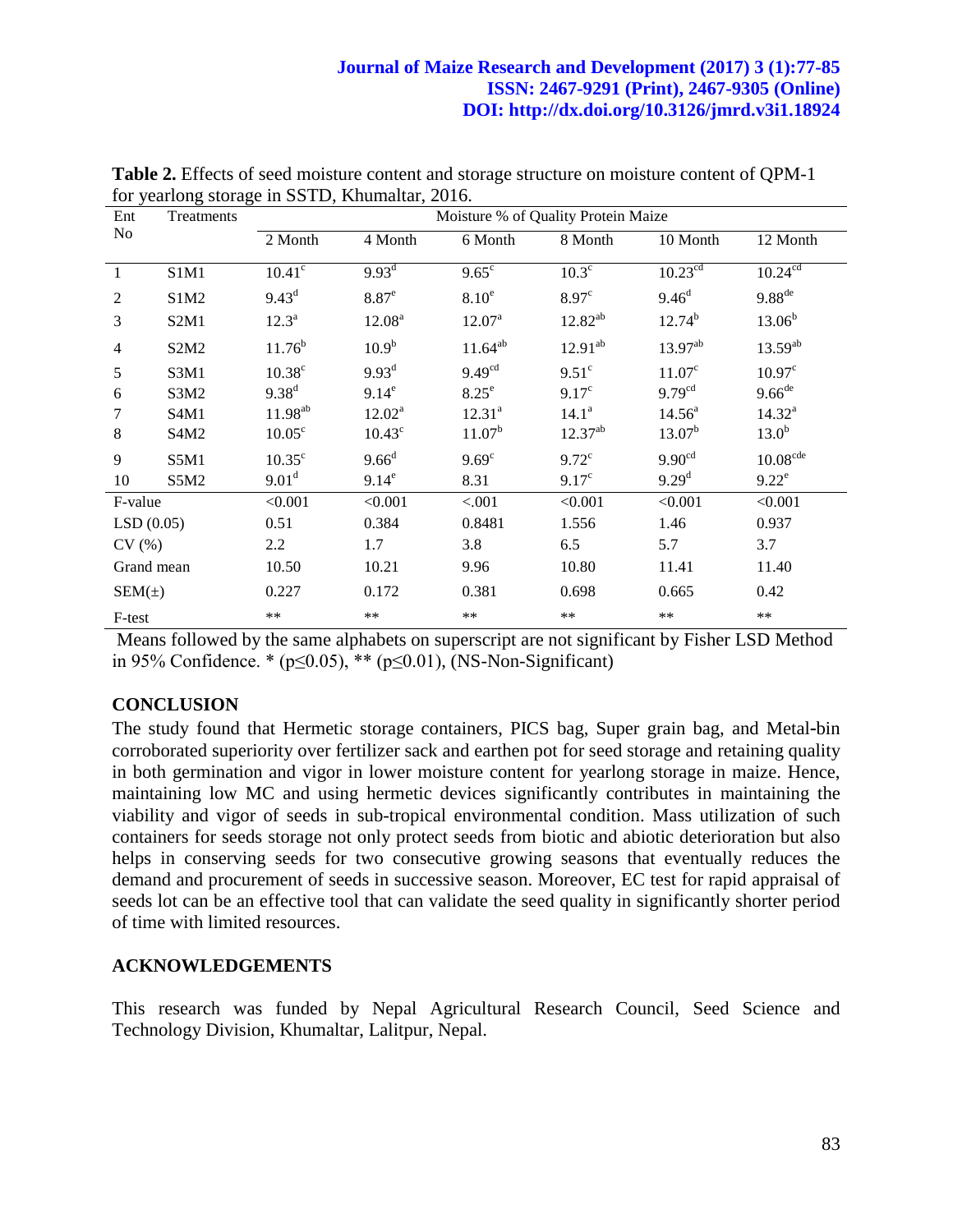#### **AUTHOR CONTRIBUTIONS**

R. A. proposed the project. T.B.G. designed the experiment. S. K. collected the data. G. B. and J. S. analyzed the data and wrote the paper, and revised the article for the final approval of the version to be published.

## **CONFLICTS OF INTEREST**

The authors declare that there is no conflict of interest.

#### **REFERENCES**

- Abba, J. E., & Lovato, A. (1999). Effect of seed storage temperature and relative humidity on maize (Zea mays L.) seed viability and vigor. *Seed Science and Technology*, *27*, 101-114.
- Abdullah, W. D., Powell, A. A., & Matthews, S. (1991). Association of differences in seed vigor in long bean (*Vigna sesquipedalis*) with testa colour and imbibition damage. *The Journal of Agricultural Science*, *116*(2), 259-264. https://doi.org/10.1017/S0021859600077662
- Adetumbi, A.J., Odiyi, A.C., Olakojo, S. & Asebisi, M.A. (2009) Effect of storage materials and environments on drying and germination quality of maize (*Zea mays* L) seed. Electronic *Journal of Environmental, Agricultural and Food Chemistry 8*(11):1140-1149.
- Adriana, L., Tassi, W., Santos, J.F.D., & Panizzi, R.D.C. (2012) Seed-borne pathogens and electrical conductivity of soybean seeds. *Sci. Agric.* 69:19-25.
- AOSA (1983) Seed vigor testing handbook. East Lasing: Association of Official Seed Analysts (AOSA), 93p.
- Bewley, J.D., & Black, M. (1994). Seeds Physiology of development and germination. New York: Plenum Press, 444p.
- Egli, D.B., & Tekrony, D.M (1996) Seedbed conditions and prediction of field emergence of soybean seed. *Journal of Production Agriculture*, *9*, 365-370
- Bhandari, G. S, Achhami, B.B., Karki, T. B., Bhandari, B., & Bhandari, G. (2015). Survey on maize post-harvest losses and its management practices in the western hills of Nepal. *Journal of Maize Research and Development 1*(1):98-105. <http://dx.doi.org/10.3126/jmrd.v1i1.14247>
- GC, Y. (2006). Efficacy of Indigenous Plant Materials and Modified Storage Structures to Insect Pests of Maize Seed during On-Farm Storage. J*. Inst. Agric. Anim. Sci.*, *27*, 69-76.
- Harrington, J.F. (1960). Thumb rubs of drying seed. Crops & soils Publisher. *13*, 16-17.
- ISTA (2011). International Rule for Seed Testing. The international seed testing association (ISTA), Zurichstr. 50, Switzerland. Pp15A-4.
- Joshi, G.R., (2015) Seed Enterprise Development in Nepal: Opportunities and Challenges. Thematic Paper for Seed Submit, 2015
- KC Govind, Karki T.B., Shrestha J. and Achhami B.B. (2015) Status and prospects of maize research in Nepal. *Journal of Maize Research and Development, 1*(1), 1- 9. <http://dx.doi.org/10.3126/jmrd.v1i1.14239>
- Lane, B., & Woloshuk, C. (2017). Impact of storage environment on the efficacy of hermetic storage bags. *Journal of Stored Products Research*, *72*, 83- 89[.https://doi.org/10.1016/j.jspr.2017.03.008](https://doi.org/10.1016/j.jspr.2017.03.008)